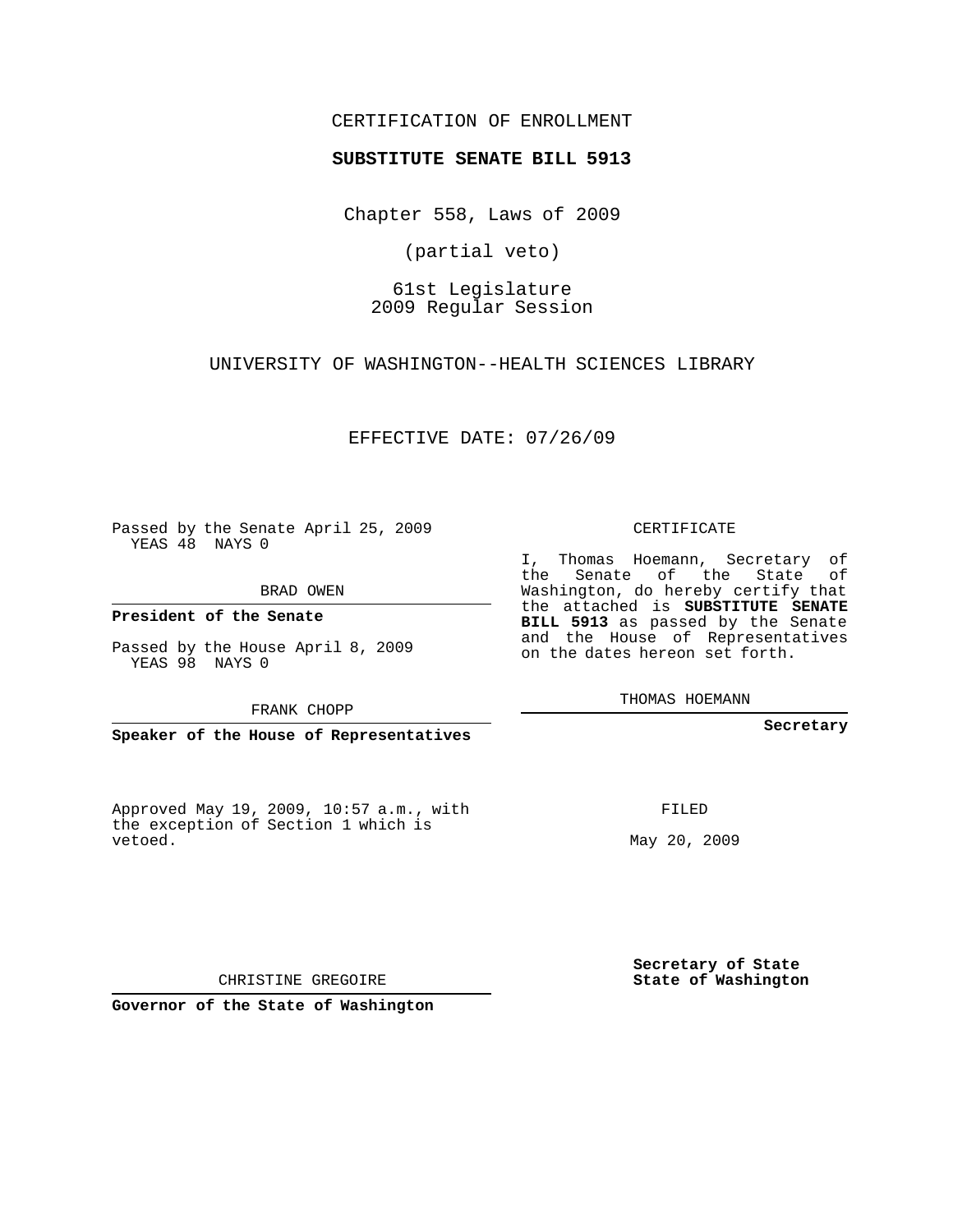## **SUBSTITUTE SENATE BILL 5913** \_\_\_\_\_\_\_\_\_\_\_\_\_\_\_\_\_\_\_\_\_\_\_\_\_\_\_\_\_\_\_\_\_\_\_\_\_\_\_\_\_\_\_\_\_

\_\_\_\_\_\_\_\_\_\_\_\_\_\_\_\_\_\_\_\_\_\_\_\_\_\_\_\_\_\_\_\_\_\_\_\_\_\_\_\_\_\_\_\_\_

AS AMENDED BY THE HOUSE

Passed Legislature - 2009 Regular Session

**State of Washington 61st Legislature 2009 Regular Session**

**By** Senate Health & Long-Term Care (originally sponsored by Senators Pflug, Keiser, and Shin)

READ FIRST TIME 02/25/09.

 AN ACT Relating to online access to the University of Washington health sciences library by certain health care providers; and amending RCW 43.70.110 and 43.70.112.

BE IT ENACTED BY THE LEGISLATURE OF THE STATE OF WASHINGTON:

 *\*Sec. 1. RCW 43.70.110 and 2007 c 259 s 11 are each amended to read as follows:*

 *(1) The secretary shall charge fees to the licensee for obtaining a license. After June 30, 1995, municipal corporations providing emergency medical care and transportation services pursuant to chapter 18.73 RCW shall be exempt from such fees, provided that such other emergency services shall only be charged for their pro rata share of the cost of licensure and inspection, if appropriate. The secretary may waive the fees when, in the discretion of the secretary, the fees would not be in the best interest of public health and safety, or when the fees would be to the financial disadvantage of the state.*

 *(2) Except as provided in subsection (3) of this section, fees charged shall be based on, but shall not exceed, the cost to the department for the licensure of the activity or class of activities and may include costs of necessary inspection.*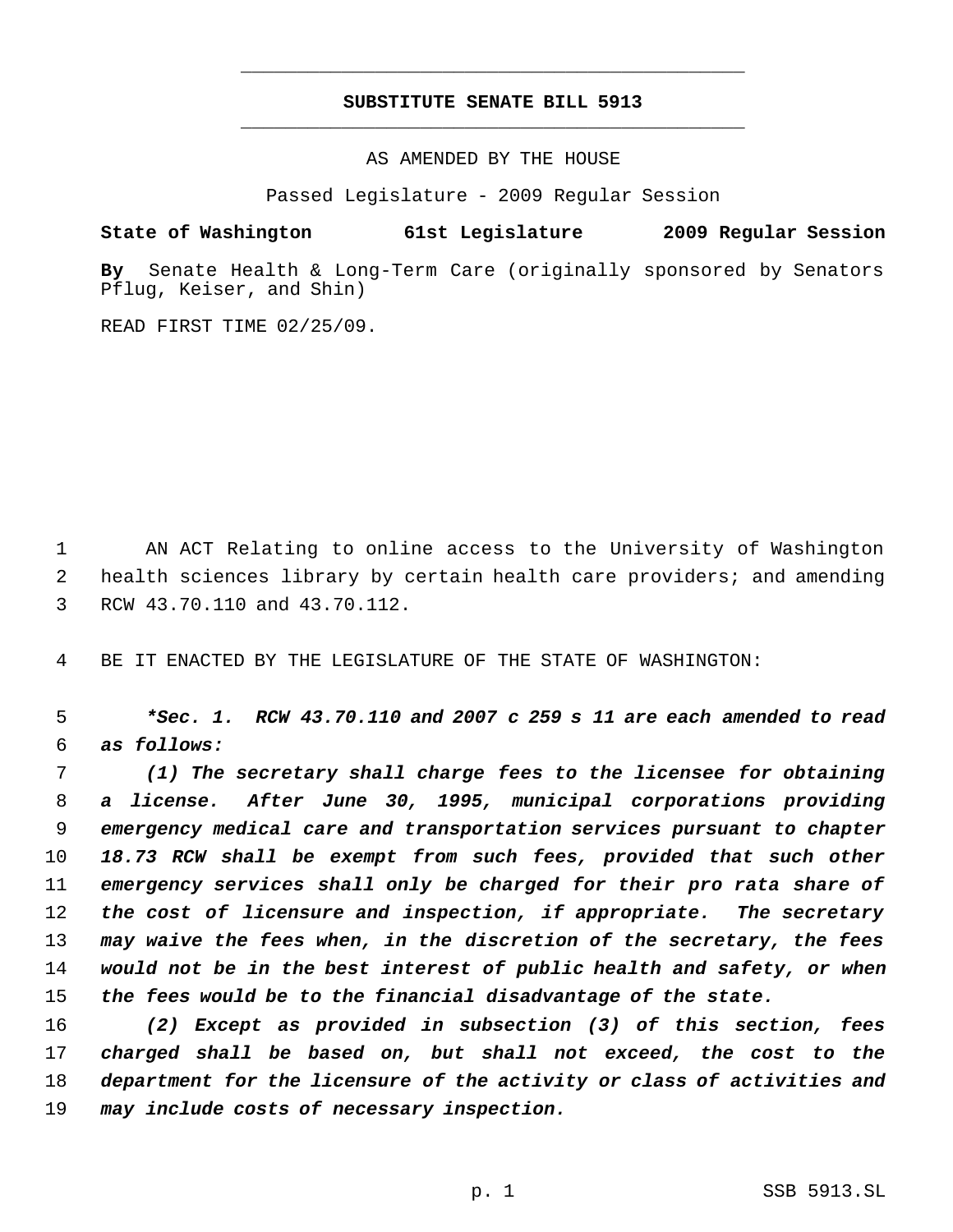*(3) License fees shall include amounts in addition to the cost of licensure activities in the following circumstances:*

 *(a) For registered nurses and licensed practical nurses licensed under chapter 18.79 RCW, support of a central nursing resource center as provided in RCW 18.79.202, until June 30, 2013;*

 *(b) For all health care providers licensed under RCW 18.130.040, the cost of regulatory activities for retired volunteer medical worker licensees as provided in RCW 18.130.360; and*

 *(c)(i) For physicians licensed under chapter 18.71 RCW, physician assistants licensed under chapter 18.71A RCW, osteopathic physicians licensed under chapter 18.57 RCW, osteopathic physicians' assistants licensed under chapter 18.57A RCW, naturopaths licensed under chapter 18.36A RCW, podiatrists licensed under chapter 18.22 RCW, chiropractors licensed under chapter 18.25 RCW, psychologists licensed under chapter 18.83 RCW, registered nurses licensed under chapter 18.79 RCW, optometrists licensed under chapter 18.53 RCW, mental health counselors licensed under chapter 18.225 RCW, massage therapists licensed under chapter 18.108 RCW, clinical social workers licensed under chapter 18.225 RCW, and acupuncturists licensed under chapter 18.06 RCW, the license fees shall include up to an additional twenty-five dollars to be transferred by the department to the University of Washington for the purposes of RCW 43.70.112. However, each person subject to this subsection (3)(c) is required to pay only one surcharge of up to twenty-five dollars annually for the purposes of RCW 43.70.112, regardless of how many professional licenses he or she holds. Each year, by December 1st, the department shall provide an annual accounting of the use of the surcharge paid under this subsection, including the amounts paid by each of the professions subject to the surcharge. The accounting must be transmitted by electronic mail to the members of the health care committees of the legislature.*

 *(ii) Annually, beginning within one year after the program begins, the department shall convene a user advisory group to review the online access program under RCW 43.70.112 and make recommendations for improving the program. The work group must include a licensed professional from each of the categories of professionals paying the surcharge under (c)(i) of this subsection, a department representative, and a representative from the University of Washington.*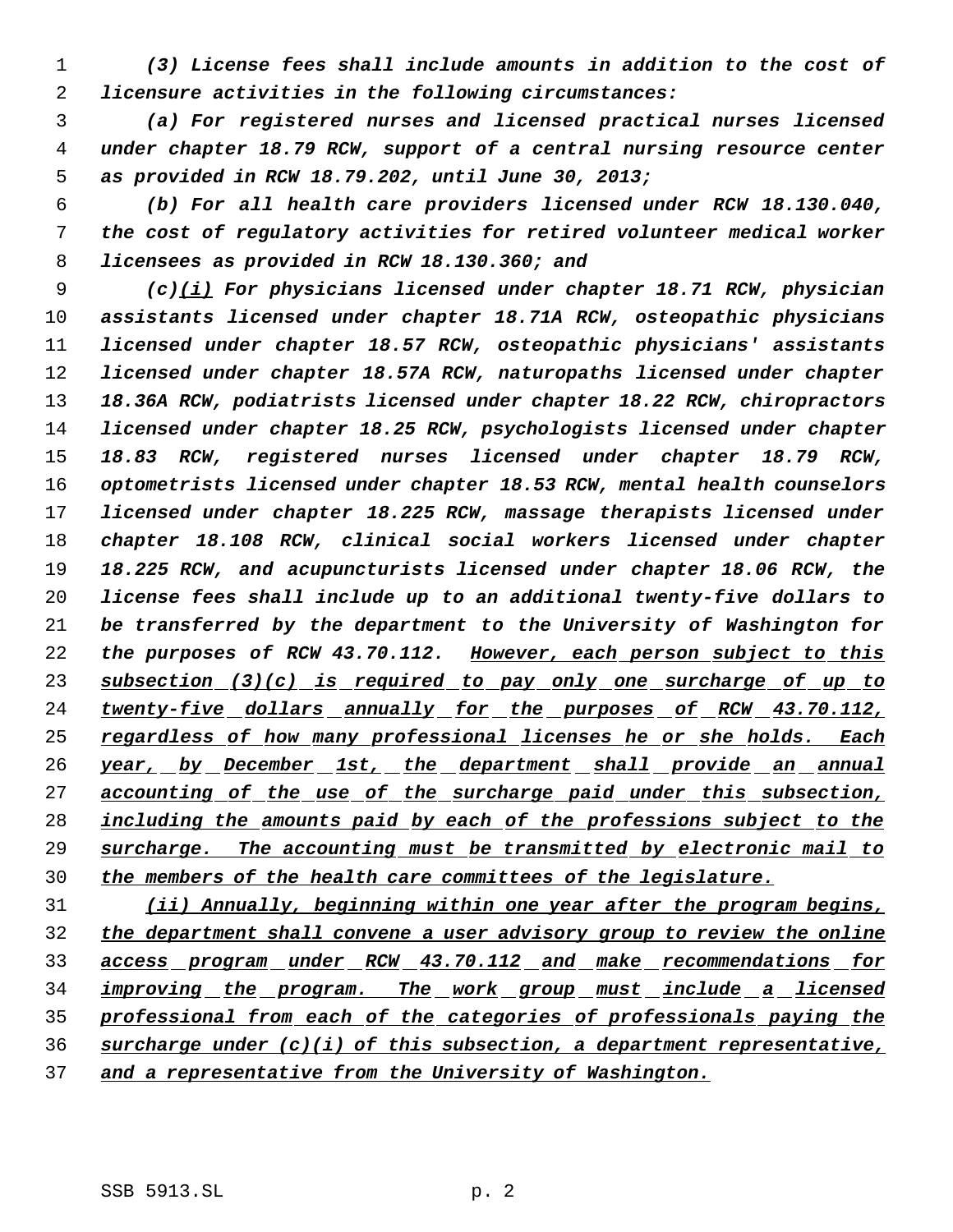*(4) Department of health advisory committees may review fees established by the secretary for licenses and comment upon the appropriateness of the level of such fees. \*Sec. 1 was vetoed. See message at end of chapter.*

 4 **Sec. 2.** RCW 43.70.112 and 2007 c 259 s 12 are each amended to read 5 as follows:

 Within the amounts transferred from the department of health under RCW 43.70.110(3), the University of Washington shall, through the health sciences library, provide online access to selected vital clinical resources, medical journals, decision support tools, and evidence-based reviews of procedures, drugs, and devices to the health professionals listed in RCW 43.70.110(3)(c). Online access shall be available no later than January 1, 2009. Each year, by December 1st, the University of Washington shall provide an annual accounting of the use of the funds transferred, including which categories of health professionals are using the materials available under the program. The accounting must be transmitted by electronic mail to the members of the health care committees of the legislature.

Passed by the Senate April 25, 2009. Passed by the House April 8, 2009. Approved by the Governor May 19, 2009, with the exception of certain items that were vetoed. Filed in Office of Secretary of State May 20, 2009.

Note: Governor's explanation of partial veto is as follows:

"I have approved, except for Section 1, Substitute Senate Bill 5913 entitled:

"AN ACT Relating to online access to the University of Washington health sciences library by certain health care providers; and amending RCW 43.70.110 and 43.70.112."

I fully support the intent of this legislation, including its clarification that the existing surcharge to health care professionals should be assessed only once per year, regardless of the number of licenses a professional holds. Unfortunately, Section 1 also requires the Department of Health (Department) to create an ongoing, annual advisory group. Establishing new advisory groups in statute is contrary to our recent efforts to reduce the number of boards, commissions and advisory groups across all of state government. There are other, more efficient ways to keep interested parties informed and engaged on emerging issues.

Given the importance of this to many, I ask that Department pursue all available options to address the surcharge issue administratively. I also recommend that Department convene stakeholders to solicit feedback about the program and provide recommendations.

For these reasons, I have vetoed Section 1 of Substitute Senate Bill 5913.